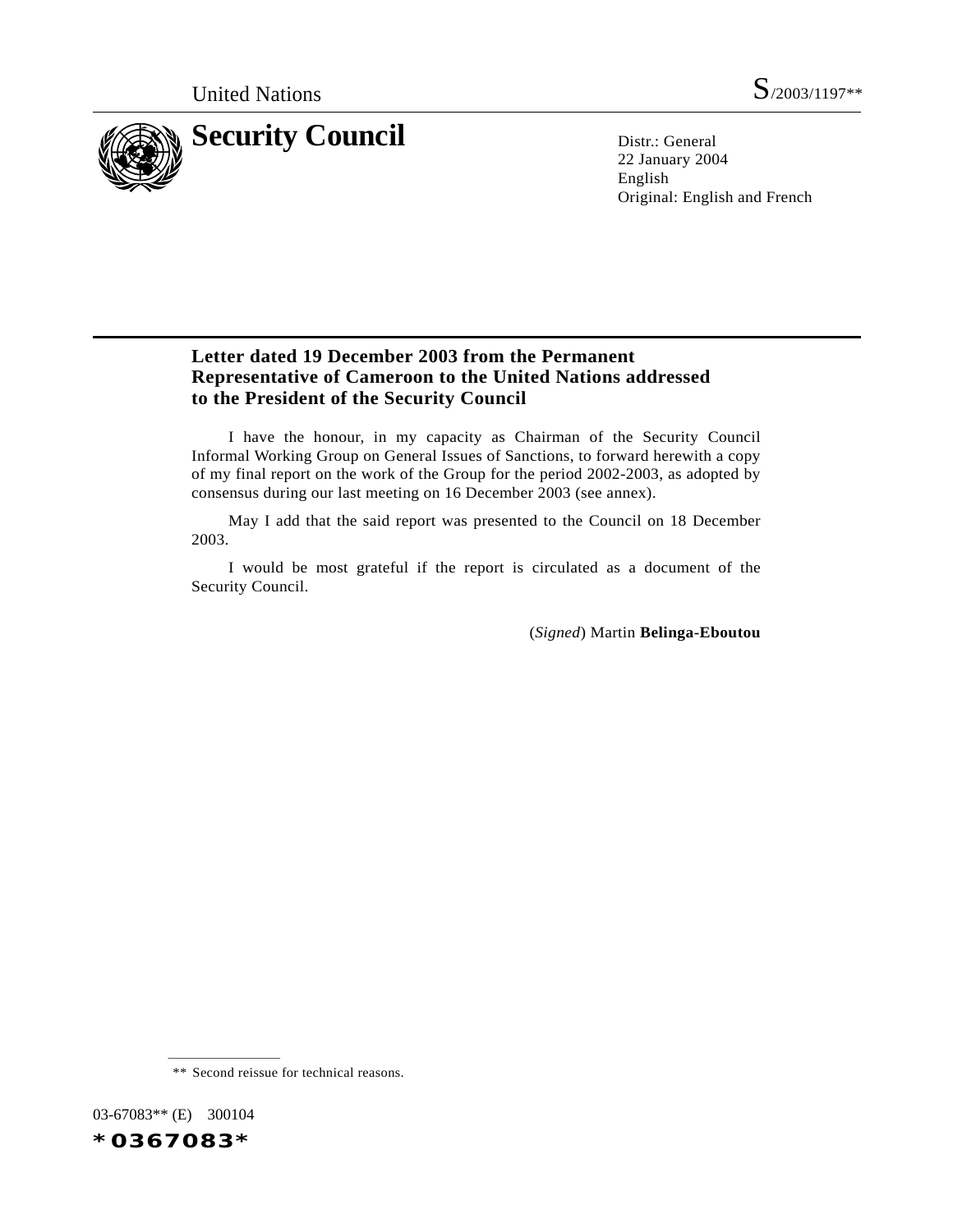## **Annex to the letter dated 19 December 2003 from the Permanent Representative of Cameroon to the United Nations addressed to the President of the Security Council**

## **Statement by the Chairman of the Informal Working Group on General Issues of Sanctions established pursuant to the note of the President of the Security Council of 17 April 2000 (S/2000/319)**

1. In the note dated 15 January 2002 by the President of the Security Council (S/2002/70), the Council agreed that I serve as Chairman of the Council's Informal Working Group on General Issues of Sanctions until 31 December 2003. My task was to lead the Working Group in its continuous effort to develop general recommendations on how to improve the effectiveness of United Nations sanctions.

2. Under my chairmanship, the Working Group has held several formal and informal meetings mainly in order to finalize the "Chairman's Proposed Outcome" presented by the former Chairman, Ambassador Chowdhury (Bangladesh), to the Security Council on 16 February 2001 as a document pending finalization.

3. The Chairman's Proposed Outcome constitutes a non-paper draft report based on the work of the Group since it was established in April 2000. This document largely consists of a series of draft recommendations on how to improve sanctions design, administration and implementation. These recommendations concern the sanctions committees; the United Nations Secretariat; cooperation with international organizations; the imposition, suspension, lifting, monitoring, enforcement, assessment and evaluation of sanctions; humanitarian exemptions; targeted sanctions; assistance to States in implementation of sanctions; as well as the unintended impact of sanctions on third States.

4. During the last two years, the Working Group discussed a number of complex issues contained in the above-mentioned document. With respect to procedure, the Group debated the status of the outcome document; the acceptability of reopening issues contained in the document where provisional consensus had already been reached; as well as the form in which it should be presented to the Council. As the Group agreed to work according to the principle that nothing is agreed until all is agreed, all previous agreements reached on the text were of a provisional status only. On the substance, the Group discussed issues such as the degree of access to the sanctions committees by States affected by the unintended consequences of United Nations sanctions; assistance to third States affected by sanctions; the imposition of time limits on sanctions; the conditions for lifting sanctions; and the role of the Secretariat with respect to monitoring and implementing sanctions. In May 2002, the Group heard a detailed briefing by the assistant of its former Chairman, Ambassador Chowdhury, on the Chairman's Proposed Outcome drafted under his Chairmanship. The briefing was very useful for the orientation of the new members of the Group, as the initial document in question had gone through substantial changes through ten extensive revisions. On that occasion, the Bangladeshi representative stressed that without political will, no substantive progress in overcoming difficulties in the outcome document could be achieved.

5. During the last two years, the Working Group has made progress on several outstanding issues and succeeded in reaching provisional agreement with regard to the following proposals, to which most but not all members provisionally agreed: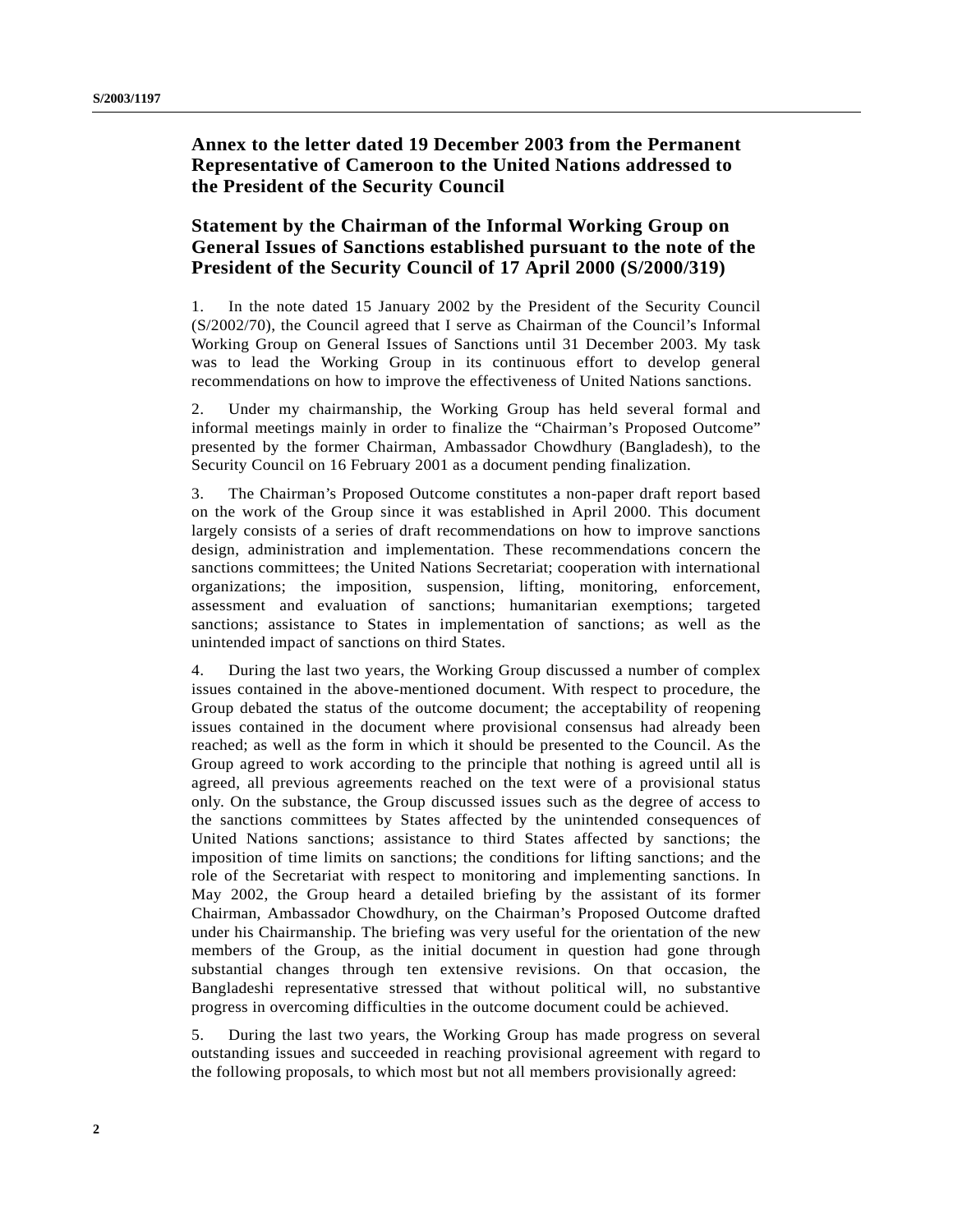- The sanctions committees will make their decisions available to all Member States unless they decide that such disclosure does not facilitate sanctions implementation;
- The sanctions committees will continue to employ the consensus rule for all decisions, including decisions on procedural matters and humanitarian exemptions;
- The Security Council will, in all relevant cases, seek preassessment reports before the adoption of new sanction regimes;
- The Security Council may also consider improving monitoring arrangements in order to enhance the efficiency and effectiveness of sanctions, as well as to enhance the Council's efforts to investigate and identify the sources and methods of violations of sanctions;
- The Security Council may also consider appointing special representatives or dispatching fact-finding missions to assess the effects of sanctions on third States and to identify possible ways of assisting these States.

6. When the Group's attempt to achieve further progress on the outcome document reached an impasse, a proposal was made at its meeting on 29 April 2003 to discuss the possibility of simultaneously holding meetings on thematic issues related to the outcome document with the possibility of inviting outside experts. No agreement materialized from these deliberations, mainly because some members felt that the Group's first priority should be the finalization of the outstanding recommendations of its draft outcome document. In this connection, as Chairman of the Group, I strongly encouraged Group members to engage in bilateral consultations to achieve this goal. My assistant also conducted a number of informal discussions with those members of the Group who demonstrated a great interest in further improvement of the outcome document. Taking this opportunity, I wish to thank all of them for their interest and effort made to assist me as Chairman of the Group.

7. Mr. President, I must admit that, despite all efforts by my predecessor Ambassador Chowdhury and members of the Working Group and my personal involvement, it has not yet been possible for the Group to conclude its considerations and to reach agreement on the outcome document because the Group is still unable to approve two interlinked provisions regarding the duration and termination of sanctions. Members believe that sanctions imposed by the Security Council should remain in place until the objectives of the sanctions, namely a desired change in actions or policies of the targeted actor, have been achieved. Many members are also convinced that the Council should always impose sanctions for limited periods of time, taking all factors into account. Mr. President, I view these differences, which have been preventing us from reaching a consensus for more than two years, as being more of a conceptual rather than of a specific language-oriented nature. Perhaps, therefore, all efforts to bridge them by suggesting various amendments have failed. Mr. President, I believe that discussions should continue among members of the Security Council to work to overcome the fundamental differences on the remaining issues in the outcome document. Mr. President, I am taking this opportunity to again appeal to the members of the Council to overcome these few remaining obstacles through a compromise, especially in the light of the fact that the Council, whenever it imposes a sanctions regime, is in no way restricted